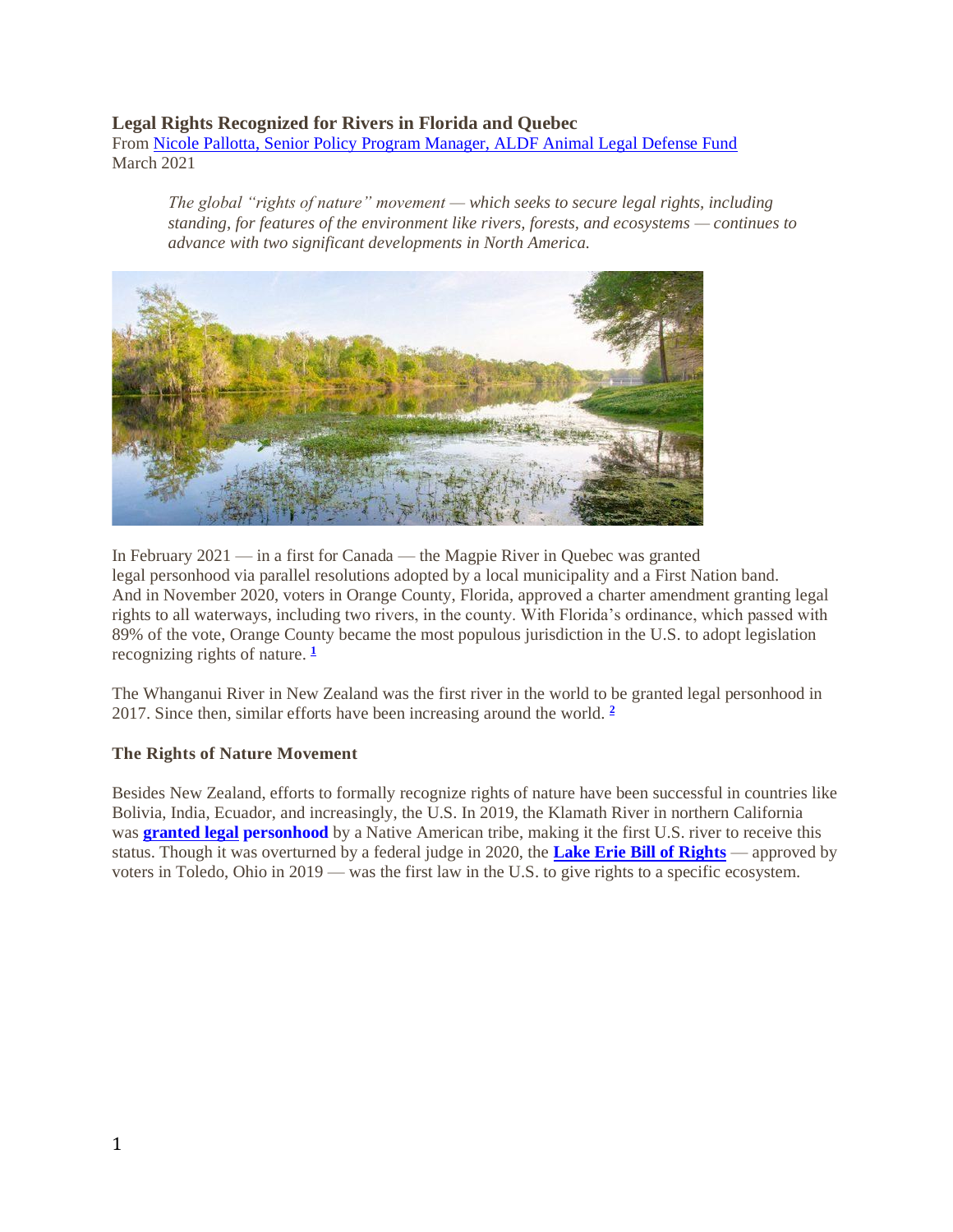

The movement to recognize rights or legal personhood for features of the natural world has roots in both philosophy and practical concerns about environmental degradation. In light of the failure of governments and existing environmental laws and regulations to provide adequate safeguards against pollution and other harms, formal recognition of rights of nature is a relatively new pathway to ensure protection for the environment — and the humans and nonhumans who live there.

The philosophical underpinnings of rights of nature can be traced to indigenous worldviews that view humans in relationship with, rather than separate from, the natural world. This focus on interconnectedness and interdependence stands in contrast to the anthropocentric worldview that conceives of humanity apart from, and in dominion over, nature and animals. A column in the **[National](https://www.nationalreview.com/corner/florida-county-passes-rights-of-nature-charter-amendment/) Review** criticizing Orange County, Florida's ordinance (discussed below) derisively but correctly notes that it — and similar legislation — "dilutes human exceptionalism." Rights of nature laws are also grounded in an emerging paradigm shift away from viewing the environment and the animals who live there as economic resources to be exploited by private interests and toward one of stewardship and respect.

A WUFT **[special](https://www.wuft.org/news/rights-of-nature/) report** notes the indigenous roots of the movement:

While it's new to see these ideas debated in local-government chambers and at the state capitol, concepts of rights or personhood for nature are not new. Rights of Nature have been adopted into Native American tribal treaties since at least the mid-19th century. The philosophical foundations stretch much farther back to native traditions that understand nature not as property or a resource but as an entity imbued with an innate right to exist and flourish. This ancient understanding has taken on a new urgency in recent decades amid the ruin of major rivers and unprecedented rates of deforestation, glacial melt and species extinctions.

While there has been a movement to protect the environment for decades — with the origin of the legal arm often traced to Christopher Stone's influential 1972 law review article, "Should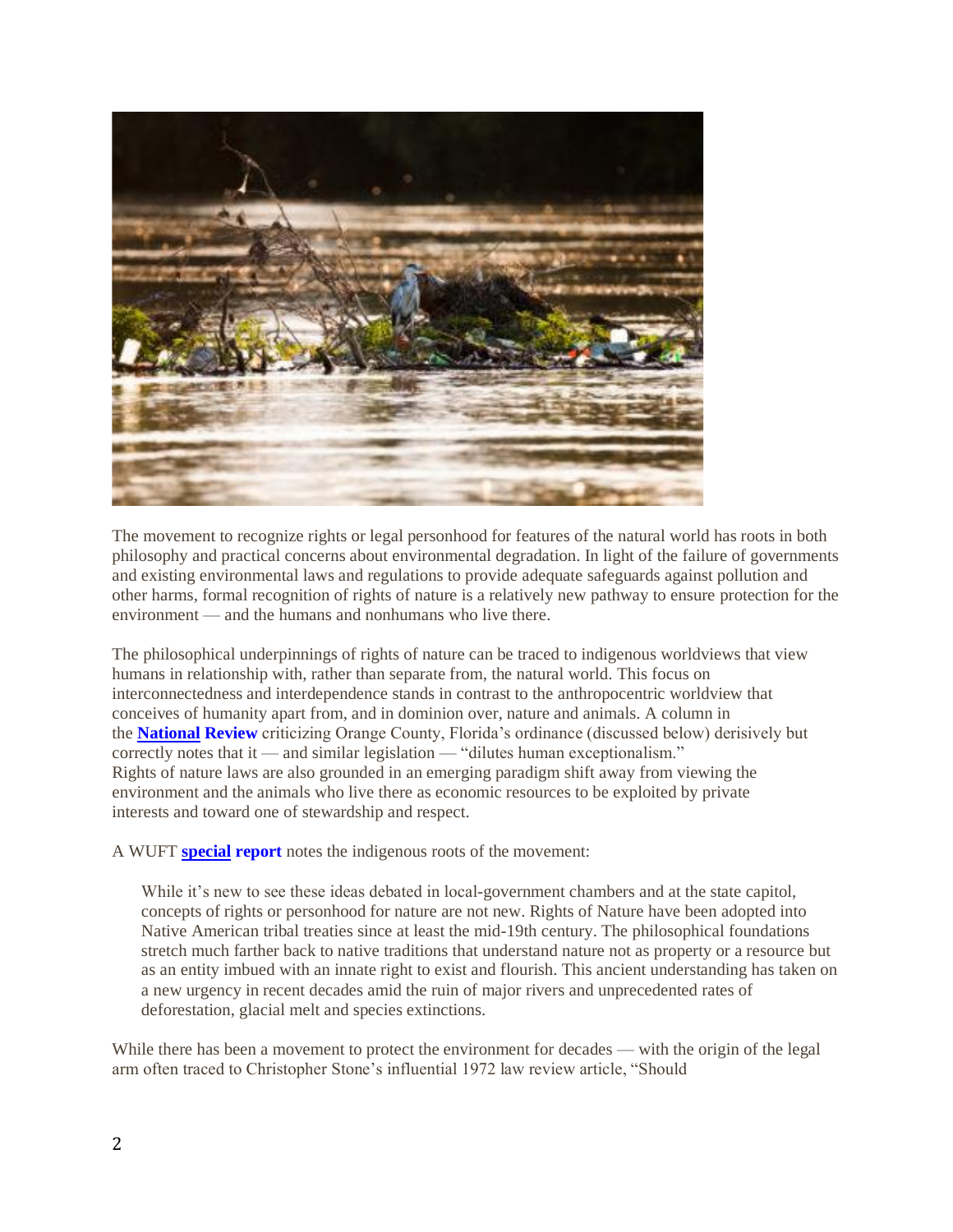Tress Have Standing?" **[3](https://aldf.org/article/legal-rights-recognized-for-rivers-in-florida-and-quebec/?utm_medium=email&utm_source=engagingnetworks&utm_campaign=210402-Animal-Law-Update-April-2021&utm_content=210402+-+Animal+Law+Update+-+April+2021#easy-footnote-bottom-3-35990)** — the rights of nature approach has gained momentum in recent years as a new tool to stave off environmental degradation where other approaches have failed.



Specific rights accorded to features of the environment typically center on freedom from pollution and other ecological harms, as well as basic rights to exist, flourish, and, in the case of rivers, flow.

Just as the ideas underpinning the rights of nature movement are not new, neither is the concept that entities other than humans can have legal personhood. Our legal system currently recognizes corporations, ships, and municipalities as persons under the law.

## **Quebec's Magpie River**

In February 2021, the 120-mile Magpie River (or Muteshekau-shipu in Innu) — renowned for whitewater rafting and site of a hydroelectric plant — became the first natural feature to be granted legal rights in Canada. These rights came via twin resolutions by the local municipality of Minganie and the Innu Council of Ekuanitshit, which granted the river legal personhood and nine distinct rights.

## As reported in **[Canadian](https://www.canadianlawyermag.com/practice-areas/indigenous/quebecs-magpie-river-is-granted-personhood/353752) Lawyer**:

The alliance to protect the Magpie river, in accordance with Innu customs and practices, granted the river the following rights: 1) the right to flow; 2) the right to respect for its cycles; 3) the right for its natural evolution to be protected and preserved; 4) the right to maintain its natural biodiversity; 5) the right to fulfil its essential functions within its ecosystem; 6) the right to maintain its integrity; 7) the right to be safe from pollution; 8) the right to regenerate and be restored; and finally, 9) the right to sue.

The last right is an important one. Without a specific provision authorizing the river itself or citizens to sue to enforce these rights, standing requirements can render both environmental and animal protection laws relatively toothless. **[4](https://aldf.org/article/legal-rights-recognized-for-rivers-in-florida-and-quebec/?utm_medium=email&utm_source=engagingnetworks&utm_campaign=210402-Animal-Law-Update-April-2021&utm_content=210402+-+Animal+Law+Update+-+April+2021#easy-footnote-bottom-4-35990)**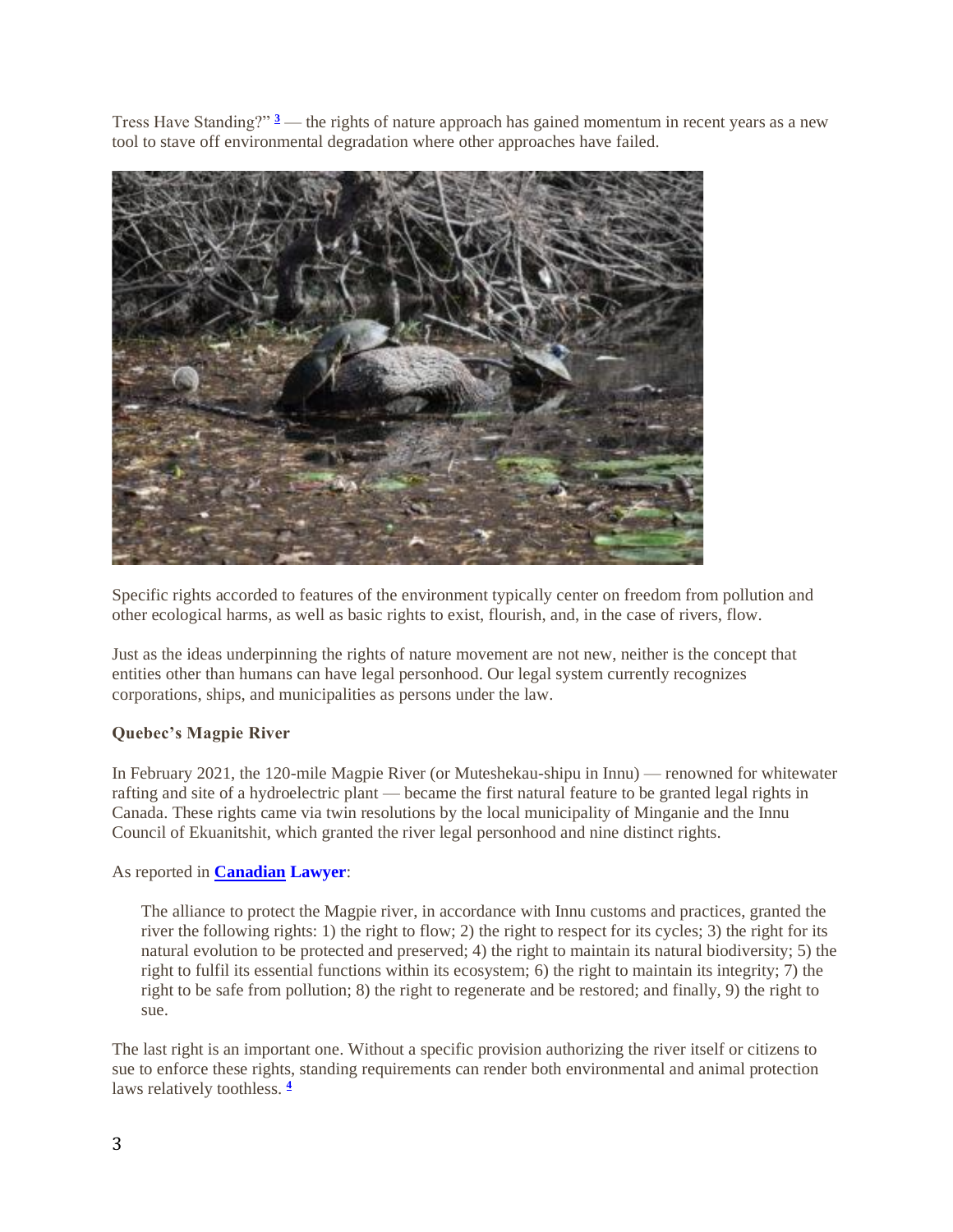Legal standing, which requires that a party bringing a lawsuit show they have been personally harmed, can be a difficult and convoluted procedural hurdle in the context of animal and environmental protection laws, leaving many underenforced. Granting entities of nature and animals — or their advocates — legal standing is important to achieving just outcomes, as laws are only effective if they are enforced.



Therefore, most rights of nature laws include a provision granting legal standing to the natural feature itself, which can sue through a guardian or other steward, or to citizens to enforce their own nature-related rights (for example, the right to clean drinking water, as in the Orange County charter discussed below).

As mentioned above, indigenous communities have been leaders in the movement for legal recognition of rights of nature. Indeed a similar success spearheaded by the Maori in New Zealand — the first of its kind in the world — was a source of inspiration for the Magpie River resolutions. As reported by **[Canada's](https://www.nationalobserver.com/2021/02/24/news/quebecs-magpie-river-first-in-canada-granted-legal-personhood)  National [Observer](https://www.nationalobserver.com/2021/02/24/news/quebecs-magpie-river-first-in-canada-granted-legal-personhood)**:

Jean-Charles Piétacho, chief of the Innu Council of Ekuanitshit, said he was partially inspired after visiting the Whanganui River, which is sacred to New Zealand's Indigenous Maori. Hearing of their decades-long fight to have the river legally recognized by the New Zealand government gave him hope that Canadians might do the same.

"We are not the owners of the river," Piétacho said. "The Innu of Ekuanitshit have always been the protectors of the Nitassinan (ancestral territory) and will continue to be so through the recognition of the rights of the Muteshekau-shipu River."

The elevation of protection over ownership is key to both nature rights and animal rights legislation. A major concern driving the resolutions recognizing the Magpie River as a legal person was the possibility of hydroelectric dams being built on the river in the future. Although public utility Hydro-Quebec which constructed a power plant on the Magpie River in 2007 — abandoned its initial plans to build six hydroelectric dams on the river, advocates for the river are understandably wary of promises not codified into law. Development plans may change and again threaten the river. The hope is that formal recognition of the river's legal rights will ensure its protection into the future. **[5](https://aldf.org/article/legal-rights-recognized-for-rivers-in-florida-and-quebec/?utm_medium=email&utm_source=engagingnetworks&utm_campaign=210402-Animal-Law-Update-April-2021&utm_content=210402+-+Animal+Law+Update+-+April+2021#easy-footnote-bottom-5-35990)**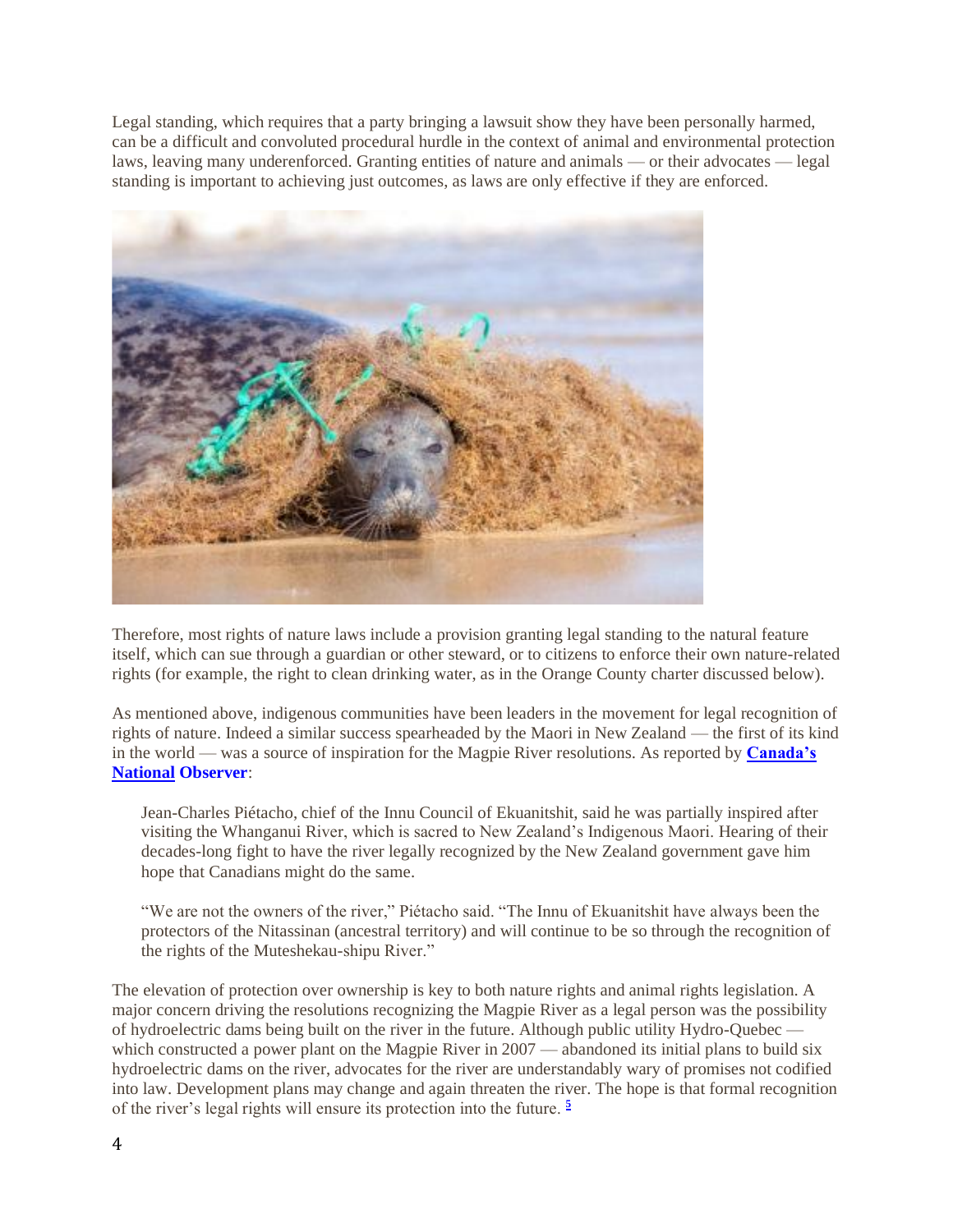## **Florida's Wekiva River and Econlockhatchee River**

In November 2020, voters in Orange County, Florida, overwhelmingly approved a **charter [amendment](https://www.ocfelections.com/sites/default/files/SiteSectionFiles/Links%20A/forms/2020%20CRC%20Final%20Report.pdf)** recognizing natural rights for the Wekiva River, Econlockhatchee River, and all waterways in the county. Spurred by concerns about deteriorating water quality, the charter grants all county waterways the right to exist, to flow, to be protected against pollution, and to maintain a healthy ecosystem. **[6](https://aldf.org/article/legal-rights-recognized-for-rivers-in-florida-and-quebec/?utm_medium=email&utm_source=engagingnetworks&utm_campaign=210402-Animal-Law-Update-April-2021&utm_content=210402+-+Animal+Law+Update+-+April+2021#easy-footnote-bottom-6-35990)**



In addition to rights for the waters themselves, the Right to Clean Water Charter Amendment — also known as the Wekiva River and Econlockhatchee River Bill of Rights (or WEBOR) — grants all citizens in the county a right to clean water. Importantly, it also empowers them to ensure the law is upheld, by creating a "private right of action and standing for citizens of Orange County to enforce these rights and injunctive remedies." As discussed above, standing provisions like this are a crucial component of rights of nature legislation.

The Animal Legal Defense Fund formally endorsed the WEBOR, worked directly with Speak Up Wekiva, the Florida-based environmental organization that ran the campaign, and sent out action alerts to Orange County voters. **[7](https://aldf.org/article/legal-rights-recognized-for-rivers-in-florida-and-quebec/?utm_medium=email&utm_source=engagingnetworks&utm_campaign=210402-Animal-Law-Update-April-2021&utm_content=210402+-+Animal+Law+Update+-+April+2021#easy-footnote-bottom-7-35990)**

## **Potential Challenges**

It is uncertain how each of these developments will play out. But what is clear is that they are part of a larger — and growing — movement. Writing about Quebec's Magpie River, **[Canada's](https://www.nationalobserver.com/2021/02/24/news/quebecs-magpie-river-first-in-canada-granted-legal-personhood)  National [Observer](https://www.nationalobserver.com/2021/02/24/news/quebecs-magpie-river-first-in-canada-granted-legal-personhood)** notes:

It is unclear how this will affect attempts to build developments on the river, including dams, moving forward, as legal personhood for nature doesn't exist in Canadian law and could be challenged in court. Minganie, Innu council and several environmental groups — collectively called the Alliance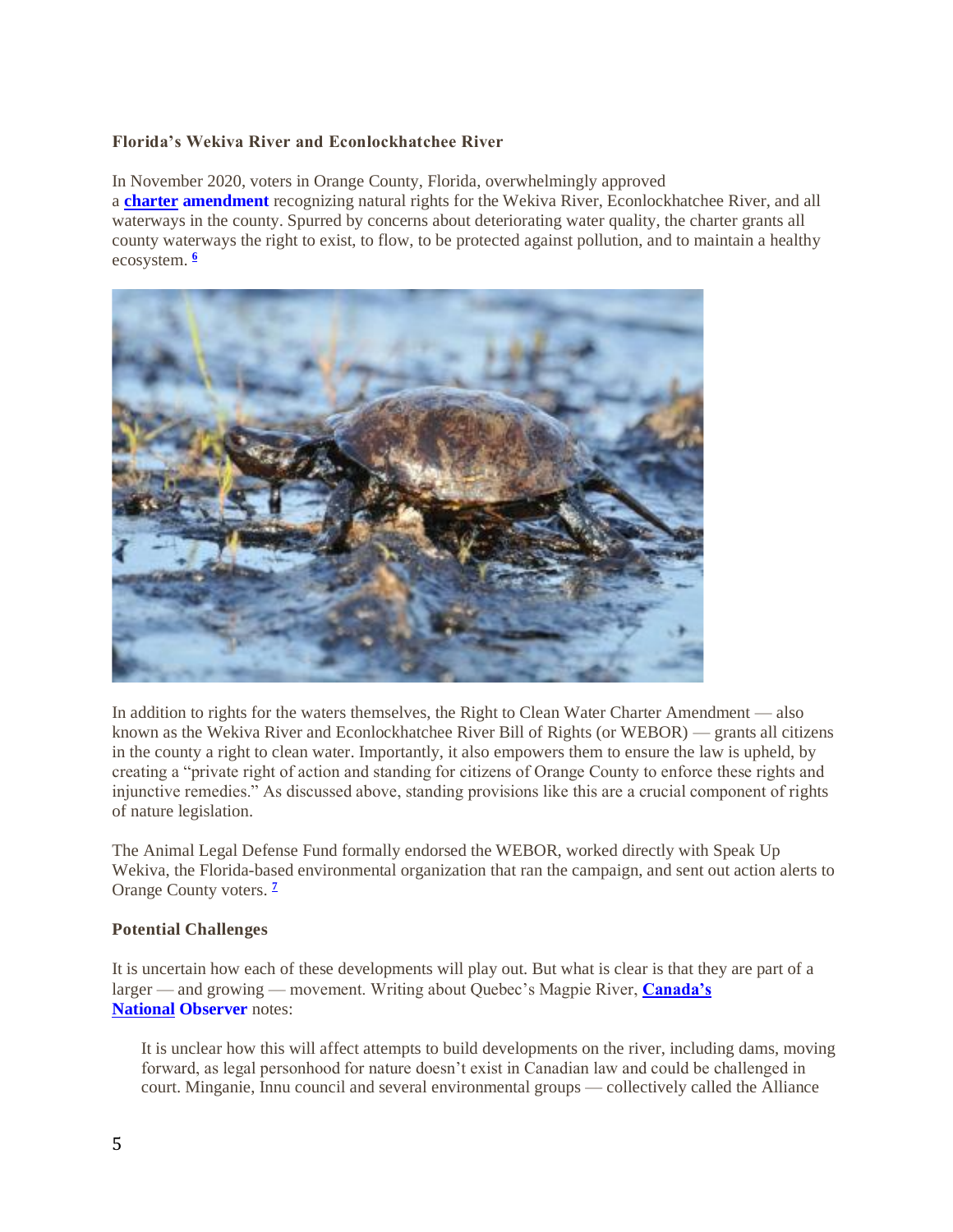— hope international precedents set in New Zealand, Ecuador and several other countries will help pressure the Quebec government to formally protect the river.

Florida's ordinance may face a more direct challenge. Despite it being approved by nearly 90% of voters across the political spectrum, the WEBOR faces potential preemption by the **[Clean Waterways](https://www.flsenate.gov/Session/Bill/2020/712/BillText/er/HTML) Act**, a state law passed in July 2020 — during the campaign to get the WEBOR on the ballot — that contains a provision "prohibiting local governments from recognizing or granting certain legal rights to the natural environment."

Speak Up Wekiva, which spearheaded the ballot initiative, filed a **federal [lawsuit](https://www.courtlistener.com/recap/gov.uscourts.flmd.378886/gov.uscourts.flmd.378886.1.0_1.pdf)** challenging the state law on constitutional grounds. **[8](https://aldf.org/article/legal-rights-recognized-for-rivers-in-florida-and-quebec/?utm_medium=email&utm_source=engagingnetworks&utm_campaign=210402-Animal-Law-Update-April-2021&utm_content=210402+-+Animal+Law+Update+-+April+2021#easy-footnote-bottom-8-35990)** The group withdrew its lawsuit after the initiative passed, as director Chuck O'Neal explained to **[WMFE](https://www.wmfe.org/conversations-a-new-focus-not-on-regulating-polluters-but-protecting-rights-of-nature/168887)**:

We filed this lawsuit during the summer to prevent anyone stepping forward and challenging, to throw the charter amendment off the ballot. Now that it's passed, we dismissed that lawsuit and are pursuing having other communities around the state pass similar ordinances that do not violate the preemption clause. Our hope is that there is a groundswell of communities passing these right-toclean-water ordinances and finally will culminate in a statewide amendment that allows unequivocally communities to protect their waters, to establish rights-of-nature ordinances and charter amendments.



It is unclear whether the state will challenge the WEBOR, but for now it is on the books and will remain so unless it is overturned in court. Meanwhile, the Animal Legal Defense Fund is supporting a statelevel **[bill](https://aldf.org/project/empowering-local-governments-to-pass-rights-of-nature-initiatives-florida/)**that would remove the provision in the Clean Waterways Act that prohibits local governments from enacting rights of nature ordinances.

According to the **[Tampa Bay](https://www.tampabay.com/news/environment/2020/08/13/florida-advocacy-group-says-environmental-law-hurts-its-chance-to-save-nature/) Times**, Speak Up Wekiva's O'Neal said, "either way it will serve as a test case — of what could be or what could have been. 'The other 66 counties in the state can watch and see what happens here.""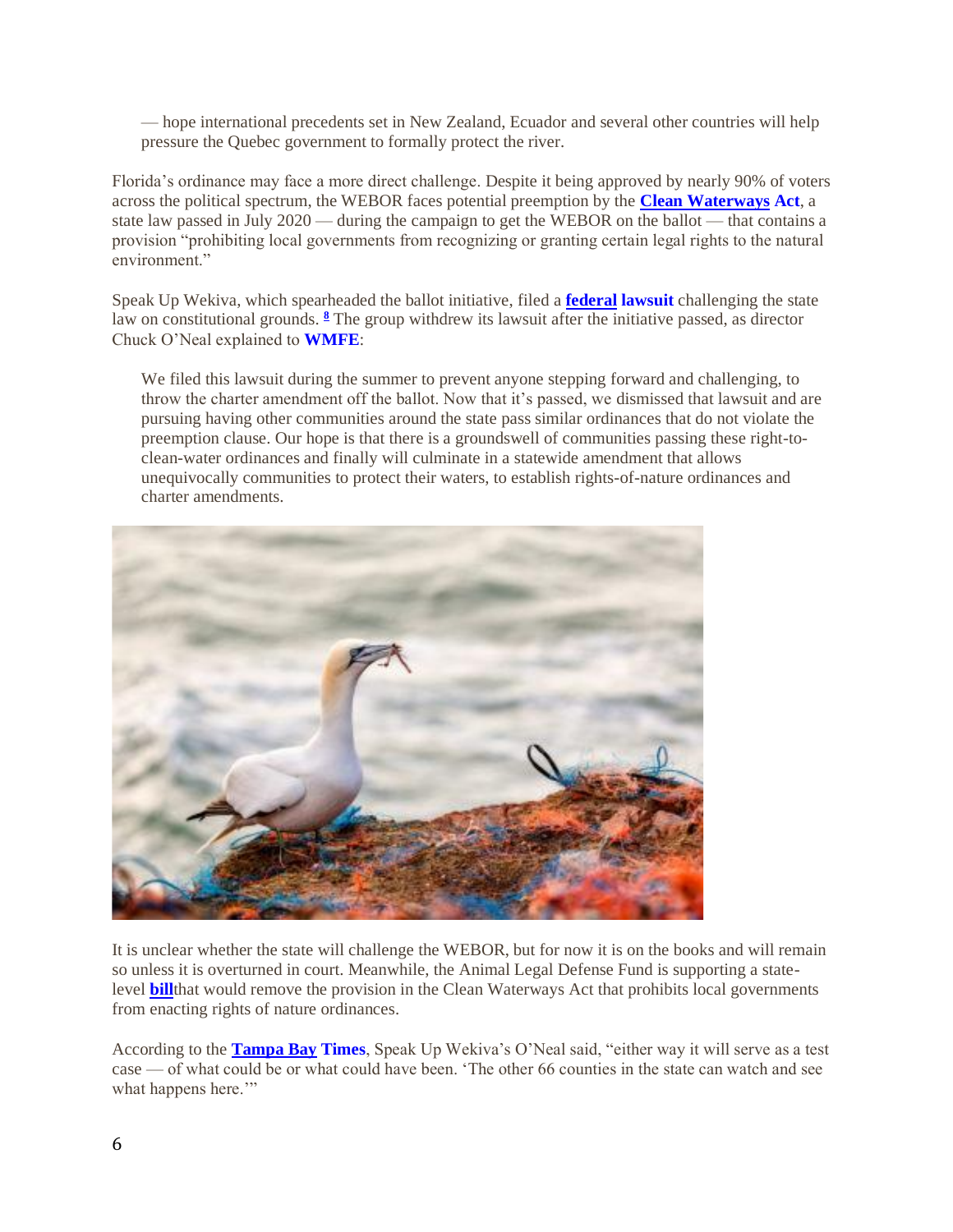## **Conclusion**

The movement to recognize rights of nature parallels efforts to elevate **[animals' legal](http://www.aldf.org/status) status** beyond mere property. Both are responses to the substantive and procedural inadequacies in existing environmental and animal protection laws, and to the flawed conception of nature and animals as property or resources, whose value is determined only by their worth to humans. A more just legal and social construction perceives nature and animals as entities with inherent value and their own rights to exist and flourish.

Rights of nature laws also help animals on a practical level. Securing legal protections via tangible and enforceable rights for features of the environment, such as rivers and forests, protects the animals who depend on these complex ecosystems to survive as well as thrive.

In addition to supporting rights of nature efforts, the Animal Legal Defense Fund uses a wide variety of legislation and litigation to protect the environment and the animals who live there. As one example, in 2018, we filed a **[groundbreaking lawsuit](https://aldf.org/article/historic-lawsuit-targets-government-inaction-on-climate-change-violating-constitutional-right-to-liberty/)** targeting government inaction on climate change, employing the novel legal argument that as U.S. society becomes increasingly urbanized, the only place where the constitutionally protected right to liberty truly exists is in our public lands. This legal theory highlights the interconnectedness of certain human rights and animal rights. If the federal government is compelled to preserve natural spaces via a human right to solitude, the habitats of wild animals will also be safeguarded.

# **Further Reading**

- Renner, Rebecca. " **[In Florida, a River Gets](https://www.sierraclub.org/sierra/2021-2-march-april/protect/florida-river-gets-rights) Rights**." February 9, 2021.
- Lowrie, Morgan. " **[Quebec river granted legal rights as part of global](https://www.cbc.ca/news/canada/montreal/magpie-river-quebec-canada-personhood-1.5931067)  ['personhood'](https://www.cbc.ca/news/canada/montreal/magpie-river-quebec-canada-personhood-1.5931067) movement**." CBC. February 28, 2021.
- Stilt, Kristen. " **[Rights of Nature, Rights of](https://harvardlawreview.org/2021/03/rights-of-nature-rights-of-animals/) Animals**." *Harvard Law Review*. March 20, 2021.
- Pallotta, Nicole. "**[Federal Judge Strikes Down 'Lake Erie Bill of Rights'](https://aldf.org/article/federal-judge-strikes-down-lake-erie-bill-of-rights/)**." *Animal Legal Defense Fund*. May 4, 2020.
- Gordon Sterling, Stacey. 2020. " **[Out to Save the World: The Intersection of Animal Welfare](https://cpb-us-w2.wpmucdn.com/blogs.belmont.edu/dist/8/25/files/2020/03/Gordon-Sterling_343-69.pdf)  [Law, Environmental Law, and Respect for](https://cpb-us-w2.wpmucdn.com/blogs.belmont.edu/dist/8/25/files/2020/03/Gordon-Sterling_343-69.pdf) Fragile Ecosystems**." *Belmont Law Review*. 7 (12).
- Gordon Sterling, Stacey. 2020. "The Legal Rights of All Living Things: How Animal Law Can Extend the Environmental Movement's Quest for Legal Standing for Non-Human Animals." In Randall S. Abate (Ed.) *What Can Animal Law Learn from Environmental Law?* (2d Ed., Environmental Law Institute).

## **References**

- 1. According to the **[Center for Democratic and Environmental](https://www.centerforenvironmentalrights.org/timeline) Rights**:
- 2. "Tamaqua Borough, Pennsylvania, in the U.S., banned the dumping of toxic sewage sludge as a violation of the rights of nature. Tamaqua is the very first place in the world to recognize the rights of nature in law. Since 2006, dozens of communities in ten states in the U.S. have enacted Rights of Nature laws."